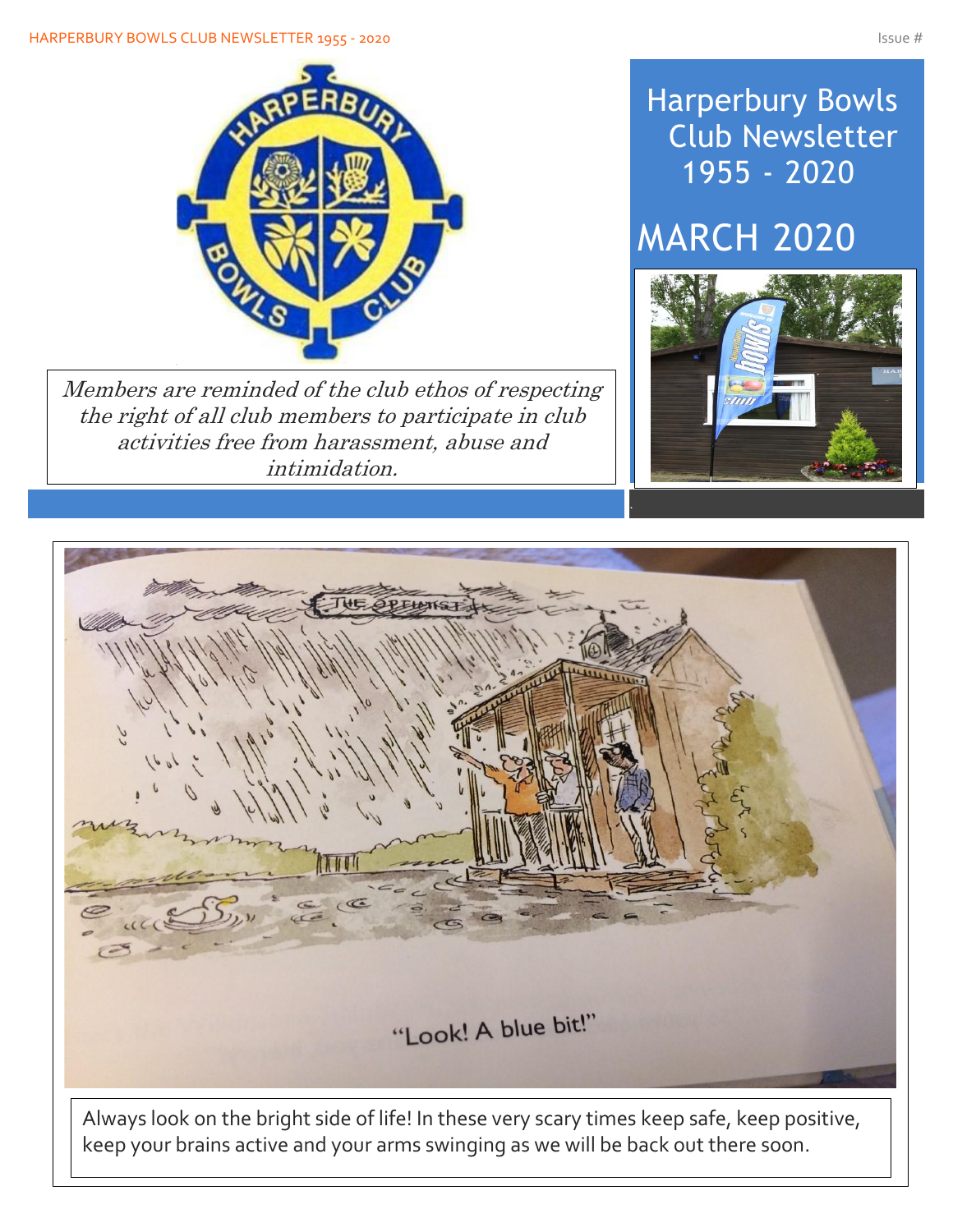### **Committee News.**

#### **Potters**

This trip has been cancelled as Potters has now closed. At the moment they are offering a 'voucher' for us all against future stays. We are pushing for cash refunds but they are unable to offer that at the moment.

We are hoping to go to Potters either late March or early April 2021 on a Monday to Friday pre-season break so worst-case scenario those hoping to come could use the voucher then. As I said we are trying to get money back.

We will keep you posted.

#### **Pretty Woman.**

I have managed to move the tickets to MON 2<sup>nd</sup> NOV performance hoping everything is back to normal by then. Please let me know if you cannot make that date and I will try and re- sell your tickets.

## **Buddy system**

With the Great British Spirit and God willing I am sure we will muddle our way through these troubled times if we follow the guidance. The important thing is that we all look after ourselves and look out for each other and protect our over 70's and vulnerable people.

At the moment we are allowed out to get shopping etc. Some of the committee are willing to buddy up with our members that are struggling to get supplies.

So….If you feel a buddy would help you please let us know. Your 'buddy ' will do their best to fetch supplies in for you when they do their weekly shop providing we can get hold of supplies of course! They can also call you on a regular basis for a chat etc . Obviously if you are being well supported already don't feel you HAVE to have a buddy. It is here if you need it you just need to let us know. Why not email or text another member just to let them know they are thought of?

**A little quiz for your little grey cells! Mixed up presidents and prime ministers – aren't they all a little mixed up** ☺

**1 THAT GREAT CHARMER**

**2 HE GREW BOGUS**

**3 I'LL CRUNCH THIS NOW**

**4 FINEST LOVE-LORN DARK**

**5 JOHNNY 'N' BOLD SON**

**6 THEN ANNOYED**

**7 WRONG OR BOND**

**8 ENEMA IN JAILBIRDS**

**9 A AS CHUBBIER AS A MONK**

**10 LOWER PORTABLE**

**11 AN ORAL DANGER**

**12 WELL BANDY SAINT**

**13 A HOODLUMS SACRILEGE**

**14 GOD WELL ANIMALIST**

**15 WAR ON,HE GETS GOING**

**16 AN ILL CLOWN,I'M IT**

**17 I CHARM ALL OLD MAN**

**18 STARMAN HURRY**

**19 PLEB TORIES ERR**

**20 THE HATED**

**21 JAM MERIT CRY**

**22 GOD, I'D LEG OVER LADY!**

**23 NOW WRITE HIGH DEEDS**

**24 CLASH A JAM ANGEL**

**25 OH MAN! BRAIN CALL**

**26 WINDOW LOW OR SO**

**30 MAD RASCAL MONDAY**

**27 THROW UP ELITE MALIGNITY**

**28 TORY IN LAB**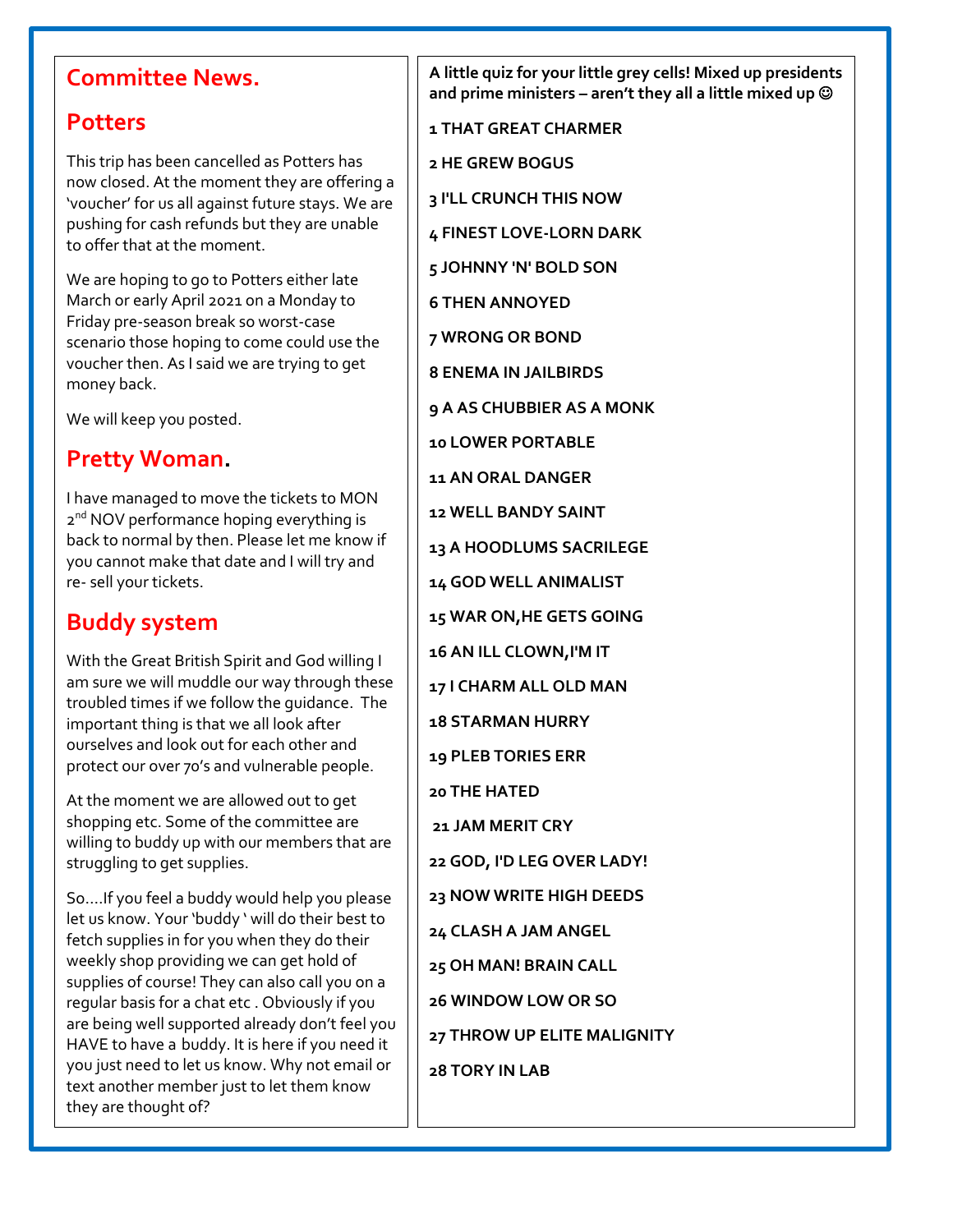*A few pictures of what we can look forward to after this virus disappears up its own backside!*

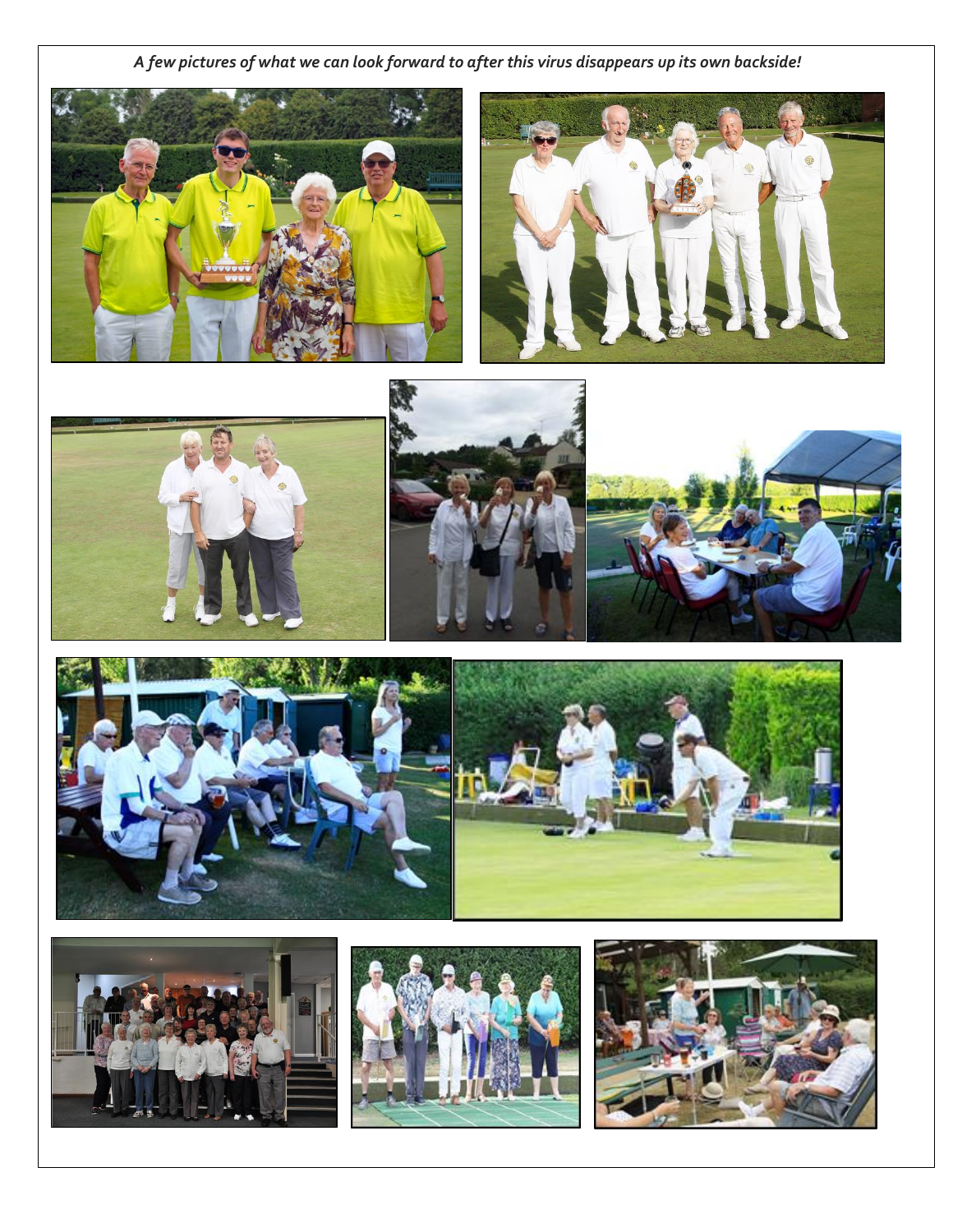Lovely Nessa thought this would help and I agree.....



# **Staying well when** social distancing

We've created some top tips to support those who are undertaking social distancing to get through the next few weeks.

The government has now advised that if you have an underlying health condition(s) or if you are aged 70 or older, you should be social distancing for up to 12 weeks. To some people this can seem quite daunting. Not being able to go about your daily routine or undertake the activities you normally do, after a while, could become quite stressful.

We know that during this period it's really important that you look after your mental and emotional wellbeing as well as your physical health.

Establish a daily routine. Routines provide structure and purpose.

rcot.co.uk

Balance your weekly routine so you have a good mix of work (activities that have to be done), rest and leisure.

- Think about which regular activities that are most important to you. What are the important elements to these? Can you adapt them to carry out in the home? For example, instead of a class, following an online strength and balance routine.
- Set daily goals to provide purpose and a sense of achievement. This might include working through that list of the things you keep meaning to do but never get round to?
- Identify the triggers that make you feel low and look for ways to reduce or manage them.
- Talk with family, friends and neighbours to help them understand how you feel and how they can help. Can they talk you through using apps on your mobile phone, for instance?
- Take care of yourself. Eat and drink healthily with plenty of fruit, vegetables and water to support your immune function and energy levels. For more information see the BDA website.
- Avoid staying still for too long. Exercise and regular movement will maintain fitness and strength. If you are working from home, take breaks and eat away from your "desk."
- Have a good sleep routine. If you are struggling, try avoiding tea and coffee in the late afternoon and evening, take a bath, using blackout curtains, listening to gentle music or deep breathing exercises.
- $10<sup>1</sup>$ Keep in touch. Arrange to speak to someone most days on the phone, through social media or over the garden fence. Age UK and Silverline have people to speak to.



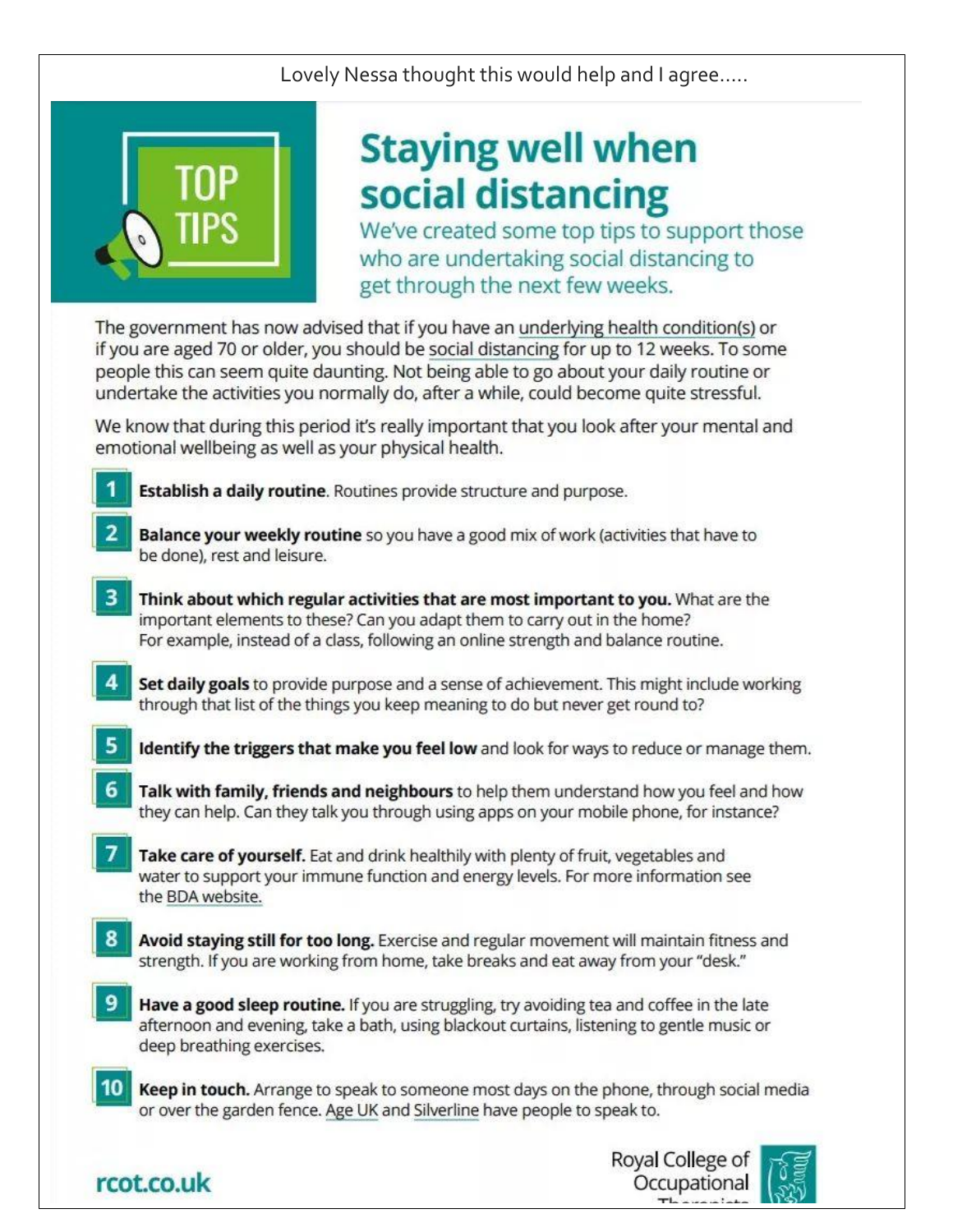**Another little tester for you all… Say what you see.**

**DINGBATS 5** 

| ALL<br><b>EARTH</b>            | r<br>e<br>e<br>KIDS<br>r<br>q<br>i<br>u<br>2                        | 3                                                                                                                                        |
|--------------------------------|---------------------------------------------------------------------|------------------------------------------------------------------------------------------------------------------------------------------|
| 1<br><b>CCCCCCC</b>            | <b>PPPPPP</b><br>вu                                                 | о<br>b<br>r<br>i<br>n                                                                                                                    |
| 4<br>$boy \rightarrow yob$     | 5<br>ccrreeaamm                                                     | 6<br>ever<br>ever<br>Thursday<br>ever<br>ever                                                                                            |
| 7<br>Henry<br>bored            | 8<br><b>Read</b><br><b>Read</b><br>Read<br>Lease U.<br>Read<br>Moad | 9<br>EACK                                                                                                                                |
| 10<br><b>BUS</b><br><b>BUS</b> | 11<br>Dust<br>Dust<br>Dust                                          | 12<br>61655                                                                                                                              |
| 13<br><b>IUTHER</b><br>16      | 14<br>Lounge<br>17                                                  | 15<br>glutiony<br>gluilony<br>greed.<br>anger<br>pride<br>envy<br><b>sioth</b><br>an <sub>ta d</sub><br>$Pr_{Q}$<br>anger<br>sloth<br>18 |